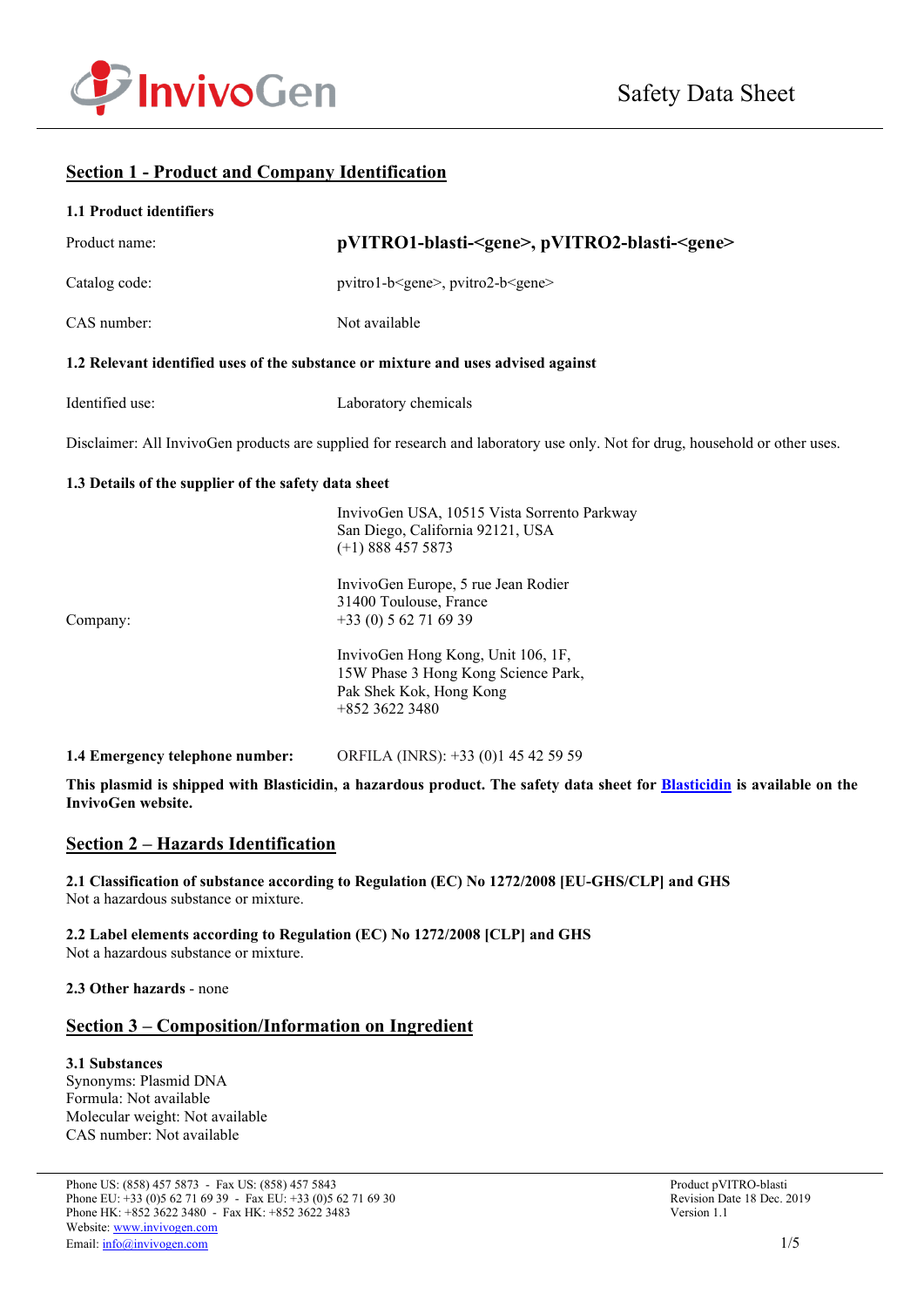

# **Section 4 – First Aid Measures**

#### **4.1 Description of first aid measures**

**General advice:** Consult a physician. Show this safety data sheet to the doctor in attendance. Move out of dangerous area. **If inhaled:** If breathed in, remove to fresh air. If not breathing, give artificial respiration. Consult a physician. **In case of skin contact:** Wash skin with soap and plenty of water. Consult a physician. **In case of eye contact:** Rinse thoroughly with plenty of water for at least 15 minutes and consult a physician.

**If swallowed:** Do NOT induce vomiting. Never give anything by mouth to an unconscious person. Rinse mouth with water. Consult a physician.

#### **4.2 Most important symptoms and effects, both acute and delayed**

The most important known symptoms and effects are described in the labeling (see section 2.2) and/or in section 11.

#### **4.3 Indication of any immediate medical attention and special treatment needed** No data available

# **Section 5 – Fire Fighting Measures**

#### **5.1 Extinguishing media**

**Suitable extinguishing media:** Use water spray, carbon dioxide, dry chemical powder or appropriate foam.

### **5.2 Specific hazards arising from the chemical**

No data available

#### **5.3 Special Firefighting Procedures**

Wear self-contained breathing apparatus for firefighting if necessary.

# **Section 6 – Accidental Release Measures**

#### **6.1 Personal precautions, protective equipment and emergency**

Use personal protective equipment. Avoid breathing vapors, mist or gas. Ensure adequate ventilation. Remove all sources of ignition. Evacuate personnel to safe areas. Beware of vapors accumulating to form explosive concentrations. Vapors can accumulate in low areas.

For personal protection see section 8.

#### **6.2 Environmental precautions**

Prevent further leakage or spillage if safe to do so. Do not let product enter drains.

#### **6.3 Methods and materials for containment and cleaning up**

Soak up with inert absorbent material and dispose of as hazardous waste. Keep in suitable, closed containers for disposal according to local regulations (see section 13).

#### **6.4 Reference to other sections**

For disposal see section 13.

# **Section 7 – Handling and Storage**

### **7.1 Precautions for safe handling**

Provide appropriate exhaust ventilation at places where dust is formed. For precautions see section 2.2.

### **7.2 Conditions for safe storage, including any incompatibilities**

Keep container tightly closed in a dry and well-ventilated place. Recommended storage temperature: -20 °C.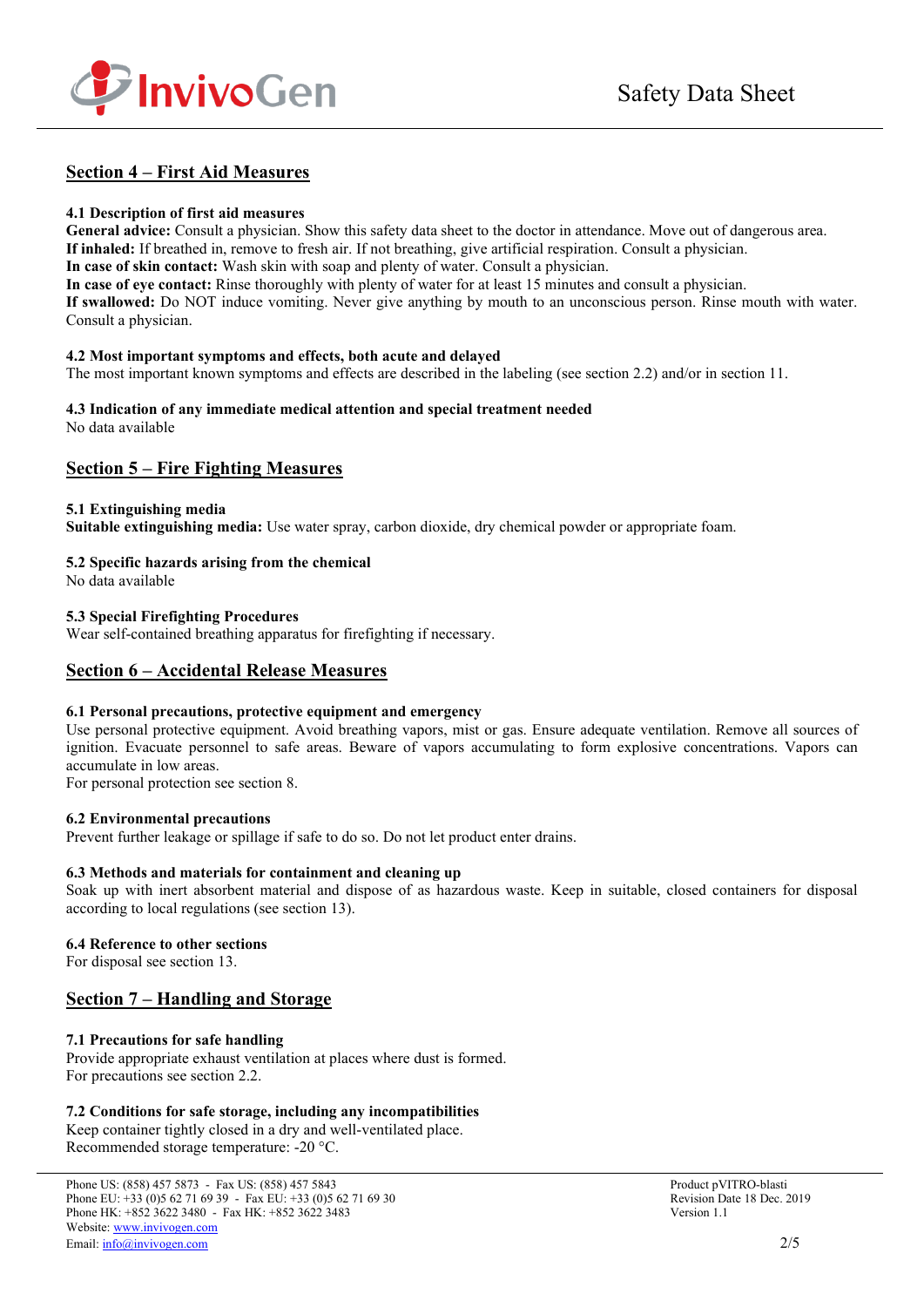

#### **7.3 Specific end use(s)**

Apart from the uses mentioned in section 1.2 no other specific uses are stipulated.

### **Section 8 – Exposure Controls/PPE**

#### **8.1 Control parameters**

#### **Components with workplace control parameters**

Contains no substances with occupational exposure limit values.

#### **8.2 Exposure controls**

**Appropriate engineering controls** General industrial hygiene practice.

#### **Personal protective equipment**

#### **Eye/face protection**

Use equipment for eye protection tested and approved under appropriate government standards such as NIOSH (US) or EN 166(EU).

#### **Skin protection**

Handle with gloves. Gloves must be inspected prior to use. Use proper glove removal technique (without touching glove's outer surface) to avoid skin contact with this product. Dispose of contaminated gloves after use in accordance with applicable laws and good laboratory practices. Wash and dry hands.

#### **Body Protection**

Choose body protection in relation to its type, to the concentration and amount of dangerous substances, and to the specific workplace. The type of protective equipment must be selected according to the concentration and amount of the dangerous substance at the specific workplace.

#### **Respiratory protection**

Respiratory protection is not required. Where protection from nuisance levels of dusts are desired, use type N95 (US) or type P1 (EN 143) dust masks. Use respirators and components tested and approved under appropriate government standards such as NIOSH (US) or CEN (EU).

#### **Control of environmental exposure**

Do not let product enter drains.

### **Section 9 – Physical/Chemical Properties**

#### **9.1 Information on basic physical and chemical properties**

**Appearance** Physical state: Solid Color: White **Safety Data** Odor: No data available Odor threshold: No data available pH: No data available Melting point/freezing point: No data available Initial boiling point and boiling range: No data available Flash point: No data available Evaporation rate: No data available Flammability: No data available Upper/lower flammability or explosive limits: No data available Vapor pressure: No data available Relative density: No data available Solubility in water:  $1 \mu g / \mu l$ Partition coefficient (n-octanol/water): No data available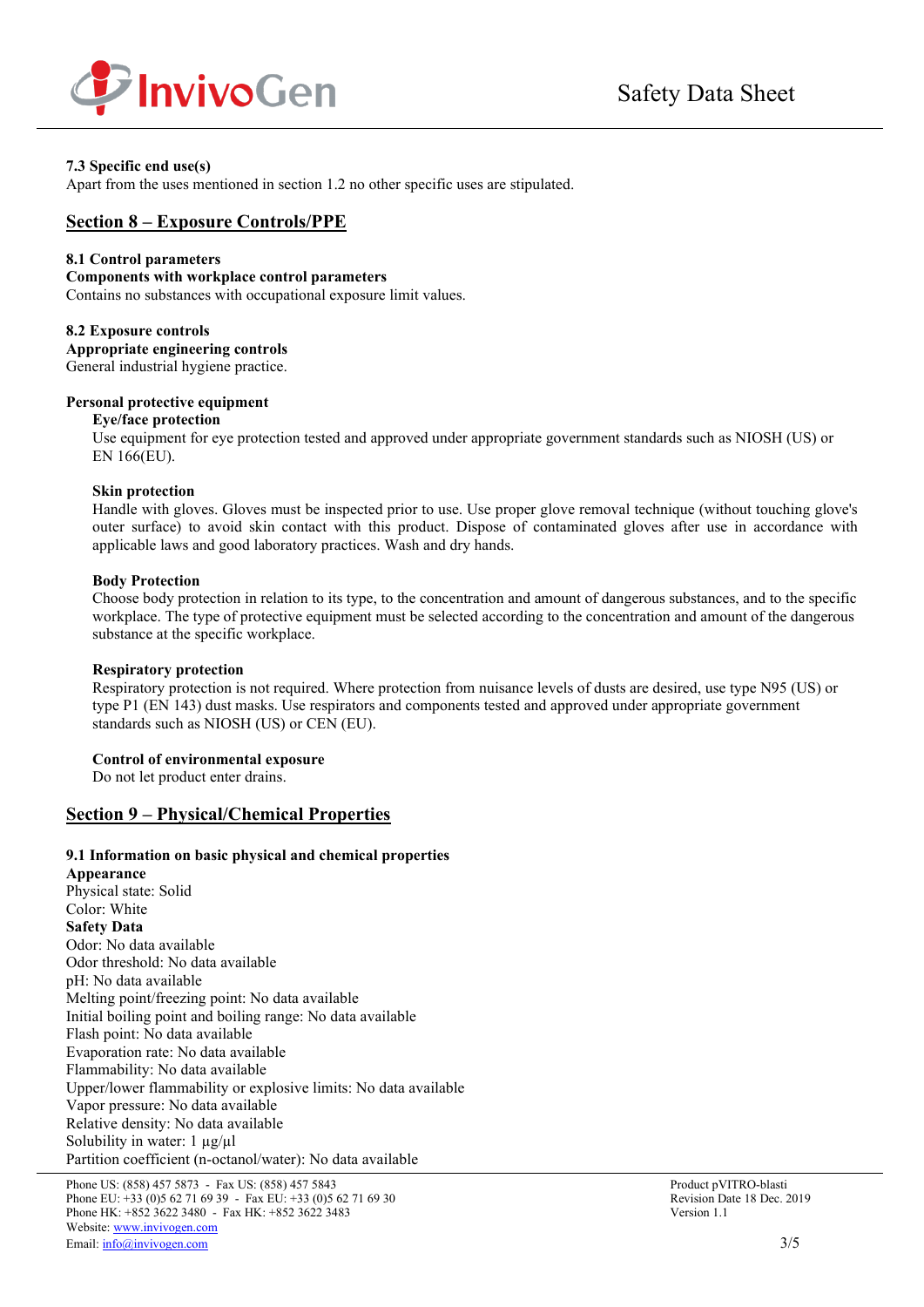

Autoignition temperature: No data available Decomposition temperature: No data available Viscosity: No data available

#### **9.2 Other safety information**

no data available

# **Section 10 – Stability and Reactivity**

**10.1 Reactivity:** No data available **10.2 Chemical stability:** Stable under recommended storage conditions. **10.3 Possibility of hazardous reactions:** No data available **10.4 Conditions to avoid:** No data available **10.5 Incompatible materials:** No data available **10.6 Hazardous decomposition products:** No data available **In case of fire:** See section 5

# **Section 11 – Toxicological Information**

### **11.1 Information on toxicological effects**

**Acute toxicity:** Oral LD50: No data available Inhalation LC50: No data available Dermal LD50: No data available Other information on acute toxicity: No data available **Skin corrosion/irritation:** No data available **Serious eye damage/irritation:** No data available **Respiratory or skin sensitization:** No data available **Germ cell mutagenicity:** No data available **Carcinogenicity:** No data available **Reproductive toxicity:** No data available **Additional information:** No data available

# **Section 12 – Ecological Information**

**12.1 Toxicity:** No data available

**12.2 Persistence and degradability:** No data available

**12.3 Bioaccumulative potential:** No data available

**12.4 Mobility in soil:** No data available

**12.5 Results of PBT and vPvB assessment:** PBT/vPvB assessment not available as chemical safety assessment not required or not conducted.

**12.6 Other adverse effects:** No data available

# **Section 13 – Disposal Considerations**

### **13.1 Waste treatment methods**

**Product:** Observe all federal, state and local environmental regulations. Contact a licensed professional waste disposal service to dispose of this material. Must not be disposed of together with household garbage. **Contaminated Packaging:** Dispose of as unused product.

# **Section 14 – Transport Information**

| 14.1 UN number |               |           |           |
|----------------|---------------|-----------|-----------|
| $ADR/RID: -$   | $DOT$ (US): - | $IMDG: -$ | $IATA: -$ |

Phone US: (858) 457 5873 - Fax US: (858) 457 5843<br>
Phone EU: +33 (0)5 62 71 69 39 - Fax EU: +33 (0)5 62 71 69 30<br>
Revision Date 18 Dec. 2019 Phone EU:  $+33(0)562716939$  - Fax EU:  $+33(0)562716930$ Phone HK: +852 3622 3480 - Fax HK: +852 3622 3483 Version 1.1 Website[: www.invivogen.com](http://www.invivogen.com/) Email[: info@invivogen.com](mailto:info@invivogen.com) 4/5